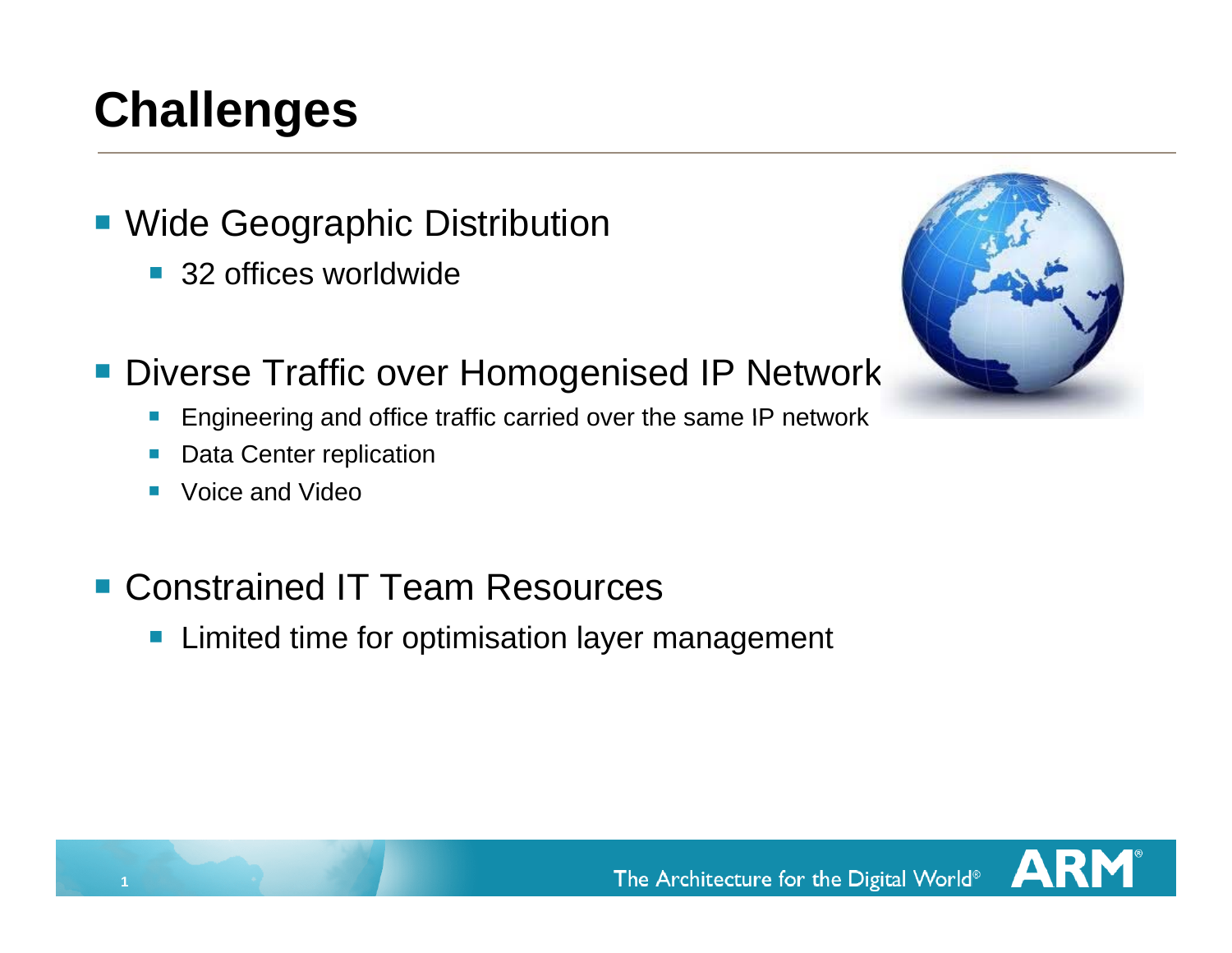# **Initial Project Goals and Requirements**

- $\mathbb{R}^3$  Business networks must scale
	- $\mathcal{L}_{\mathcal{A}}$ Latency mitigation
	- **Quality of service**
- $\mathbb{R}^3$  Consolidate engineering resources via High Performance Computing (HPC) centralisation
	- $\mathcal{L}_{\mathcal{A}}$ Interactive flow improvements over latencies  $\sim$  50-100ms
	- Dedup and replication of data to support engineering flows
- $\mathcal{L}_{\mathcal{A}}$ **Stringent Business Continuity requirements** 
	- $\vert \cdot \vert$ Replication of Tier 1 data
- $\mathcal{L}_{\mathcal{A}}$ Application Agnostic approach required
- $\mathcal{L}_{\mathcal{A}}$ Low Management footprint

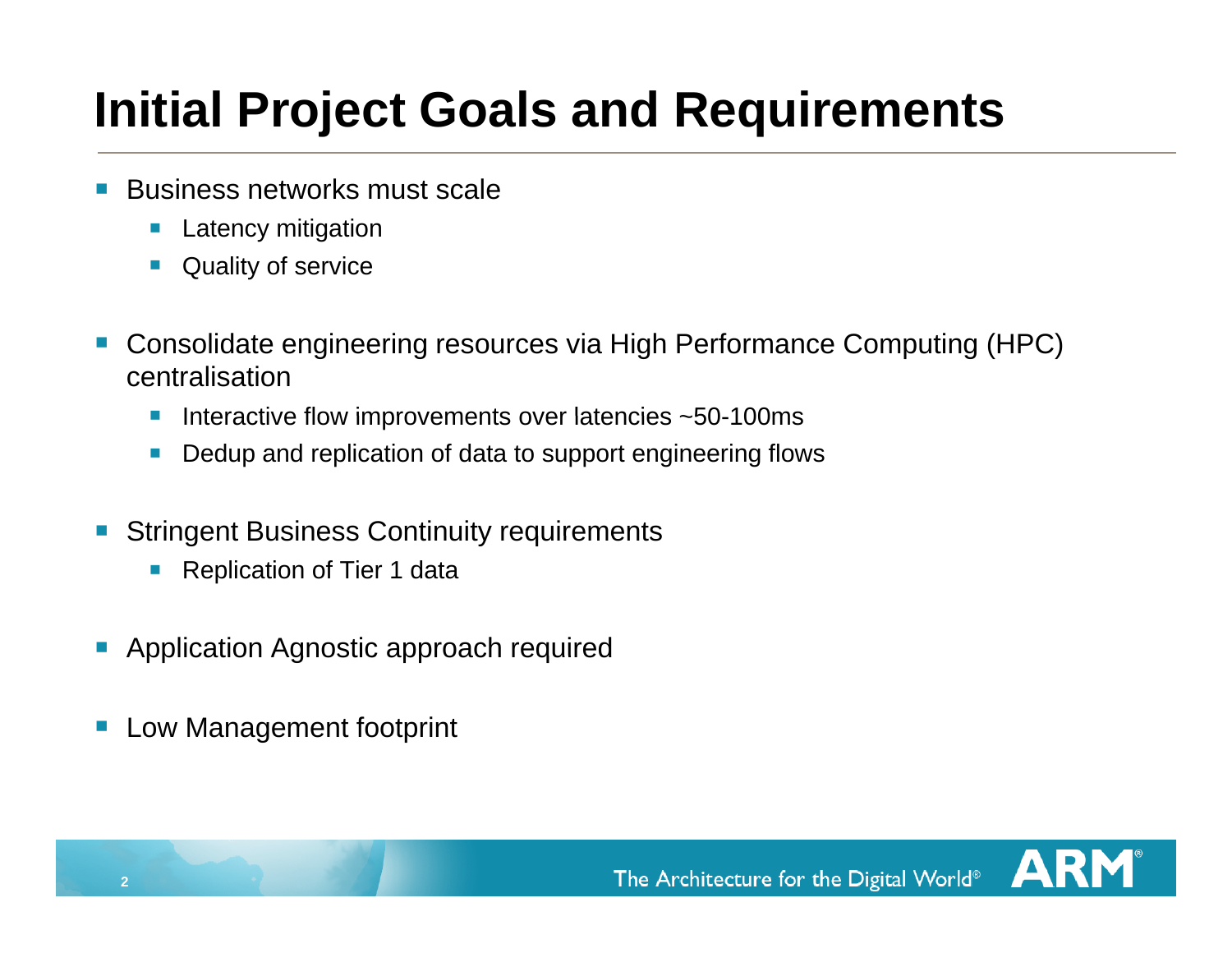# **Network Environment**

- Single provider "local to global to local" MPLS network  $\mathcal{L}_{\mathcal{A}}$
- Existing Global VPN to be retained
	- $\mathcal{L}_{\mathcal{A}}$ Security Policy enforcement and encryption centrally managed
- $\mathcal{L}_{\mathcal{A}}$  Mix of bandwidth requirements
	- Satellite offices ~10Mbps
	- Design Centers, Hub sites and Datacenters >100Mbps
	- Metropolitan links ->1Gbps
- Large mix of latency
	- $\mathbb{R}^2$ Interoffice latency anywhere between 10 and 380ms
- $\left\vert \cdot \right\vert$ **Application Mix** 
	- $\mathcal{L}_{\mathcal{A}}$ Realtime Applications (Voice, Video) - Large amount of UDP
	- $\left\vert \cdot \right\vert$ Data Replication: Storage, VCS Repositories
	- **Coffice Applications**
	- Engineering applications



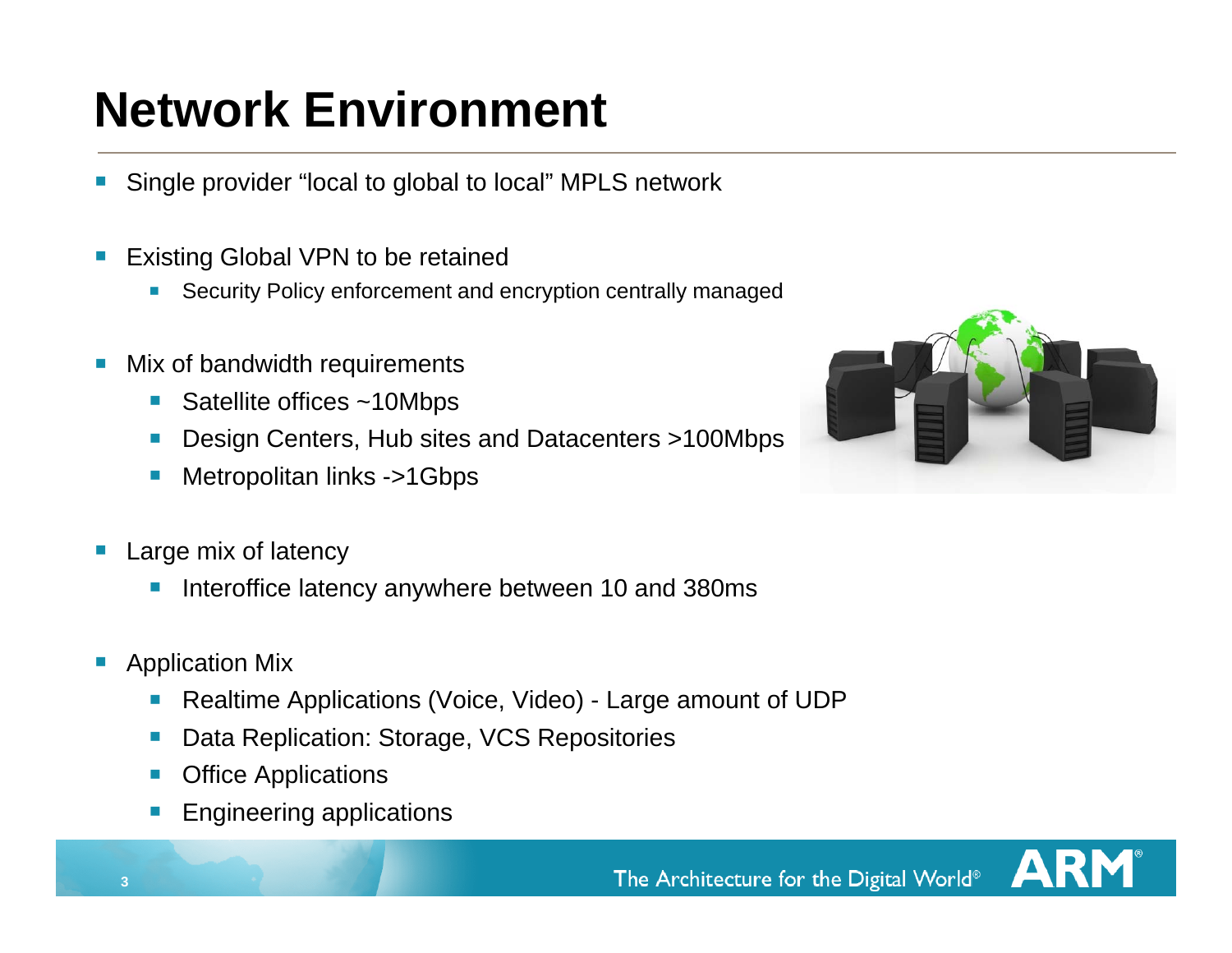# **Multi-Phase Implementation Approach**

- **Phase 1 Initial Deployment to key engineering sites and** datacentres
	- **Service Service**  Latency mitigation and single flow improvement to reduce development time and product delivery time
	- **Strategic scalable bandwidth growth that capitalises on current and** future investment
	- **HPC Consolidation**
- Phase 2
	- $\mathcal{L}_{\mathcal{A}}$ Business engagement for de-duplication
- **Phase 3**

**4**

- **Deployment to wider business**
- **Service Service** Departmental reporting and analytics using real-time dashboards



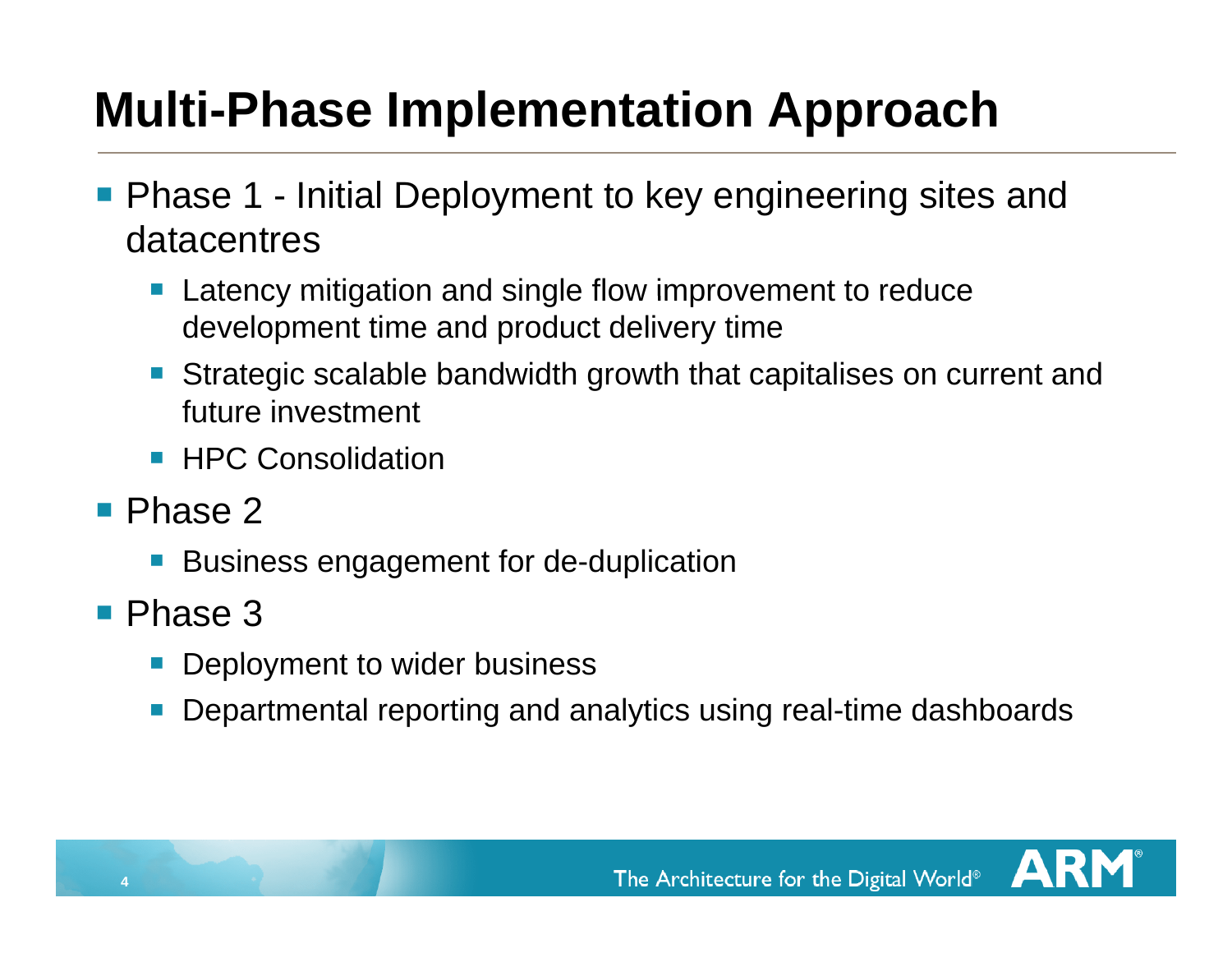## **Results and Benefits**

- Strategic Base for the future
	- Ability to grow regional bandwidth and deliver performance gains on single flow applications
- Product delivery
	- **Engineering community see immediate benefit**
	- AsiaPac product delivery times reduced by ~9x
	- Engineer data replication speed increased by 100%
- Business continuity
	- VCS silos replicated globally without impact to existing workflows or office traffic
- $\blacksquare$  Project delivered by a single member of staff

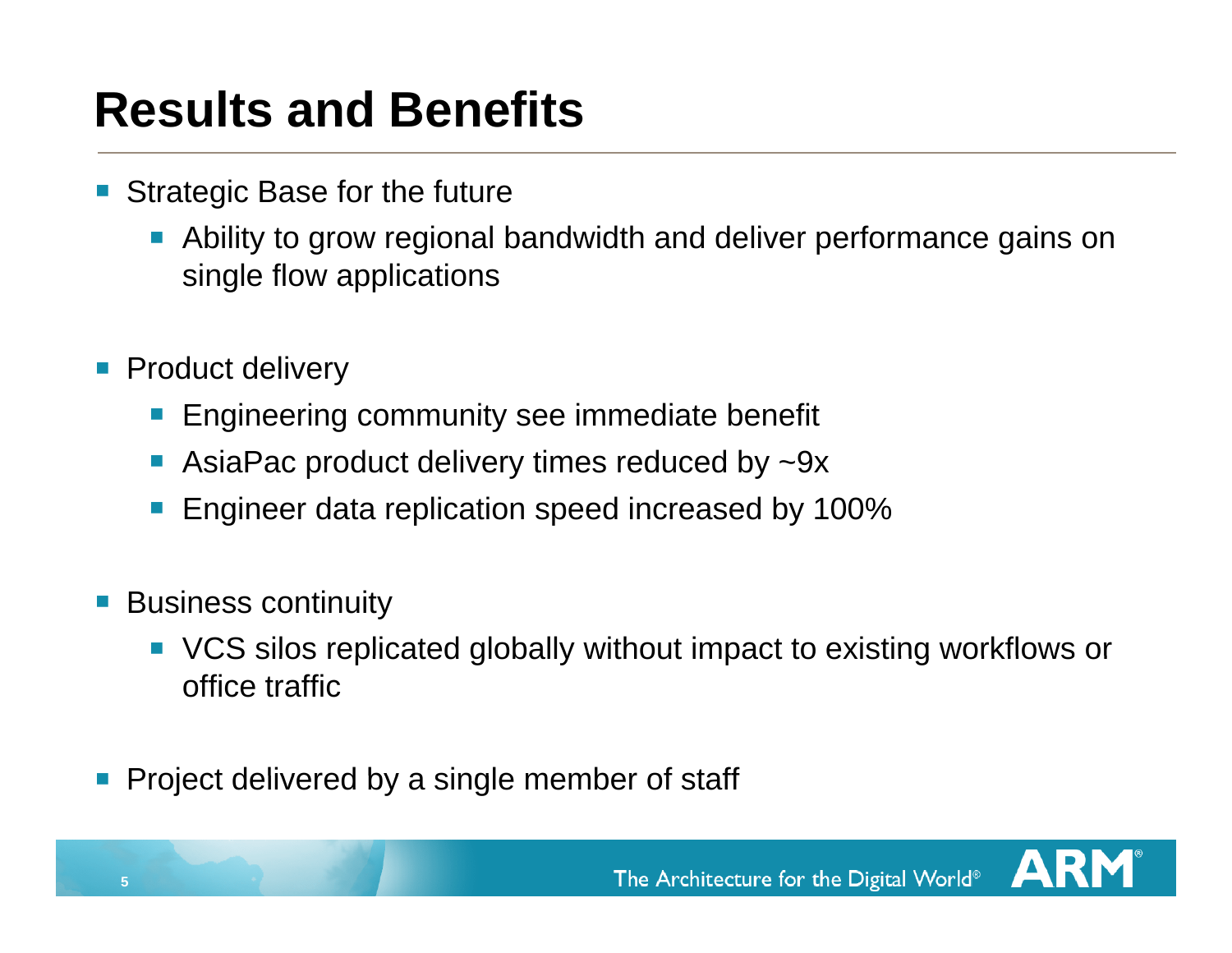## **Results and Benefits**

- $\mathcal{L}_{\mathcal{A}}$  Minimum of 50% Average daily duplication
	- $\mathcal{C}$ Tangible ROI based on dedup alone
	- $\mathcal{L}_{\mathcal{A}}$ Additional data replication projects green lit
	- $\mathcal{L}_{\mathcal{A}}$ VoIP dedup increasing call capacity



- $\mathcal{L}_{\mathcal{A}}$  Interactive application dedup
	- $\mathcal{L}^{\text{max}}_{\text{max}}$ VNC, EOD enabling resource consolidation
	- $\left\vert \cdot \right\vert$ Performance better than expected



AR